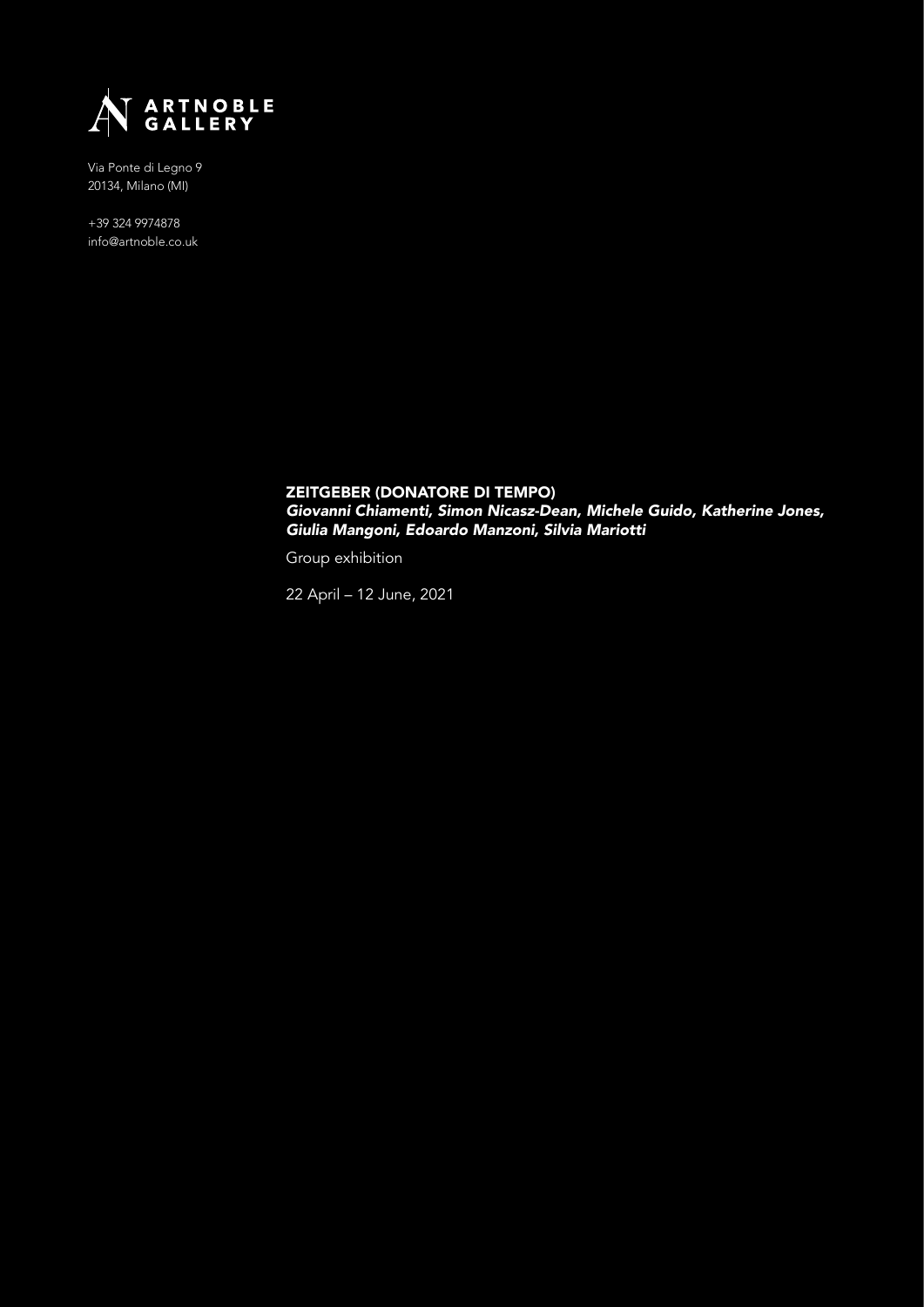

+39 324 9974878 info@artnoble.co.uk

# ZEITGEBER (DONATORE DI TEMPO)

Giovanni Chiamenti, Simon Nicasz-Dean, Michele Guido, Katherine Jones, Giulia Mangoni, Edoardo Manzoni and Silvia Mariotti

ArtNoble gallery is pleased to present *Zeitgeber (donatore di tempo)*, a group exhibition opening on April 22nd at the gallery's new location in Milan, Via Ponte di Legno 9.

Coined by Jürgen Aschoff (1913-1998) - physician, biologist, behavioural physiologist and one of the fathers of modern chronobiology -, the term *zeitgeber* is used in ethology to indicate a factor external to an organism, capable of synchronising its biological clock with respect the environmental context. It is the inside mediated by the outside, a regulatory phenomenon whose greatest example is perhaps light, precisely because of its relationship with biological cycles and sleep-wake rhythms. In this sense, the *zeitgeber* is the 'giver of  $\lim e^t$  - from the German words *zeit*, time, and *geber*, giver: it regulates the rhythm of life and participates in it, concerting the metamorphoses in chorus, those that occur in nature as well as in fairy tales and myths, presenting itself as 'spirit', 'agent' or 'entity' in the stories rooted in different territories.

The artists in the exhibition share this interest, as much theoretical as practical, in observing the natural and animal environment, in studying atmospheric and biological phenomena, and in the magical aspects that accompany the metamorphoses that occur in nature. Different practices and techniques linked to different places, and therefore to singular biographical experiences, however they share a common affection: that of feeling and, in certain aspects, making the landscape. For this reason, the exhibition has been conceived as a concert of several voices, as a 'variation on a theme', not only by bringing the works into dialogue, but also by proposing a bibliography of reference works, discussed collectively with the artists, which will remain available to the public for the duration of the exhibition.

Thus Edoardo Manzoni's sculptures, linked to the themes of mimesis, hunting and seduction, also with respect to animal garments and their apparent dysfunctionality, lead the artist to dialogue with Silvia Mariotti's installation, which focuses on the study of nocturnal and twilight environments, the stratification of real and artificial elements and the symbolism of karst landscapes.

These works are accompanied by the pictorial layers through which Simon Nicasz-Dean plays with time in his monotypes, superimposing different moments in the same environments. A memory in movement, a memory that conforms the space to an interiority, to an unconscious that straddles the subjective and the environmental.

The subjective aspect and images of flowers from childhood play an important role in the works of Katherine Jones, conceived as greenhouses designed to protect unstable tropical plants and other migrated species, thus underlining the role of the artificial and natural environment as a transforming and selective agent.

Giovanni Chiamenti, on the other hand, presents a series of cera-mic works, hybrids between animal and vegetable that aim to reflect on the adaptations of species and their metamorphoses, together with a plexiglass sculpture made by processing data distorted by an A.I. Another metamorphosis is the one Giulia Mangoni is interested in, who reconstructs the story of Marica, a pre-Roman nymph continually subject to distortions of nature and never iconographically fixed, with the intention of rethinking a possible topicality of this figure linked as much to the natural universe as to the culture and history of the Isola del Liri.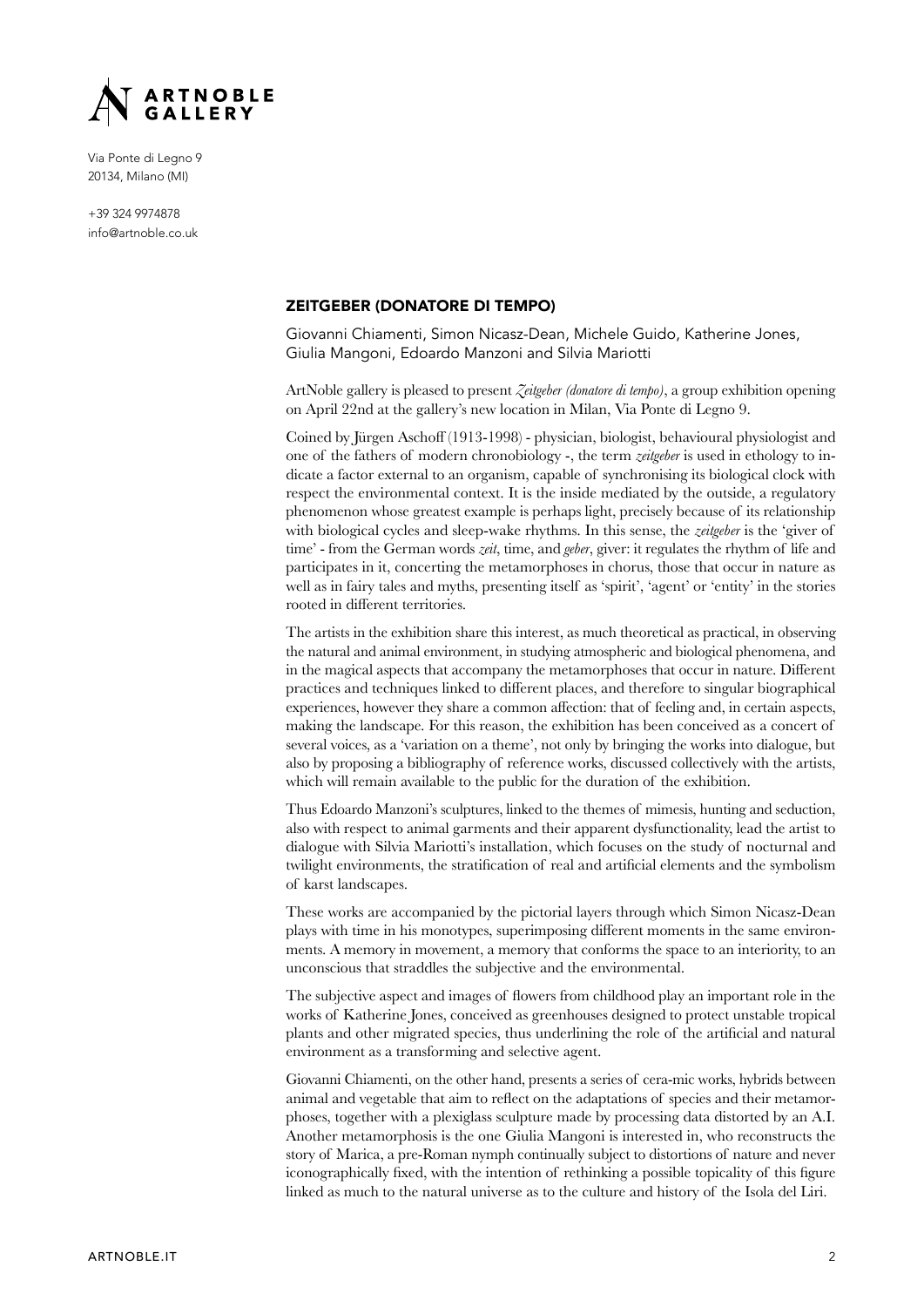

+39 324 9974878 info@artnoble.co.uk

Finally, Michele Guido is present as the narrator and 'chaperone' of the exhibition. With the text *Coltivare la luce/Seminare la carta*, the artist researches the suggestions, images and tropisms that can be glimpsed in the arrangement of the works on show and in the artists' sensibilities, also presenting two very recent productions, in the form of lightboxes, entitled *foglia\_luce*. Two photographic works that highlight how the process of plant phototropism annihilates architecture in search of light, how nourishment and morphology are closely linked by a 'light phenomenon'.







CORBACCIO





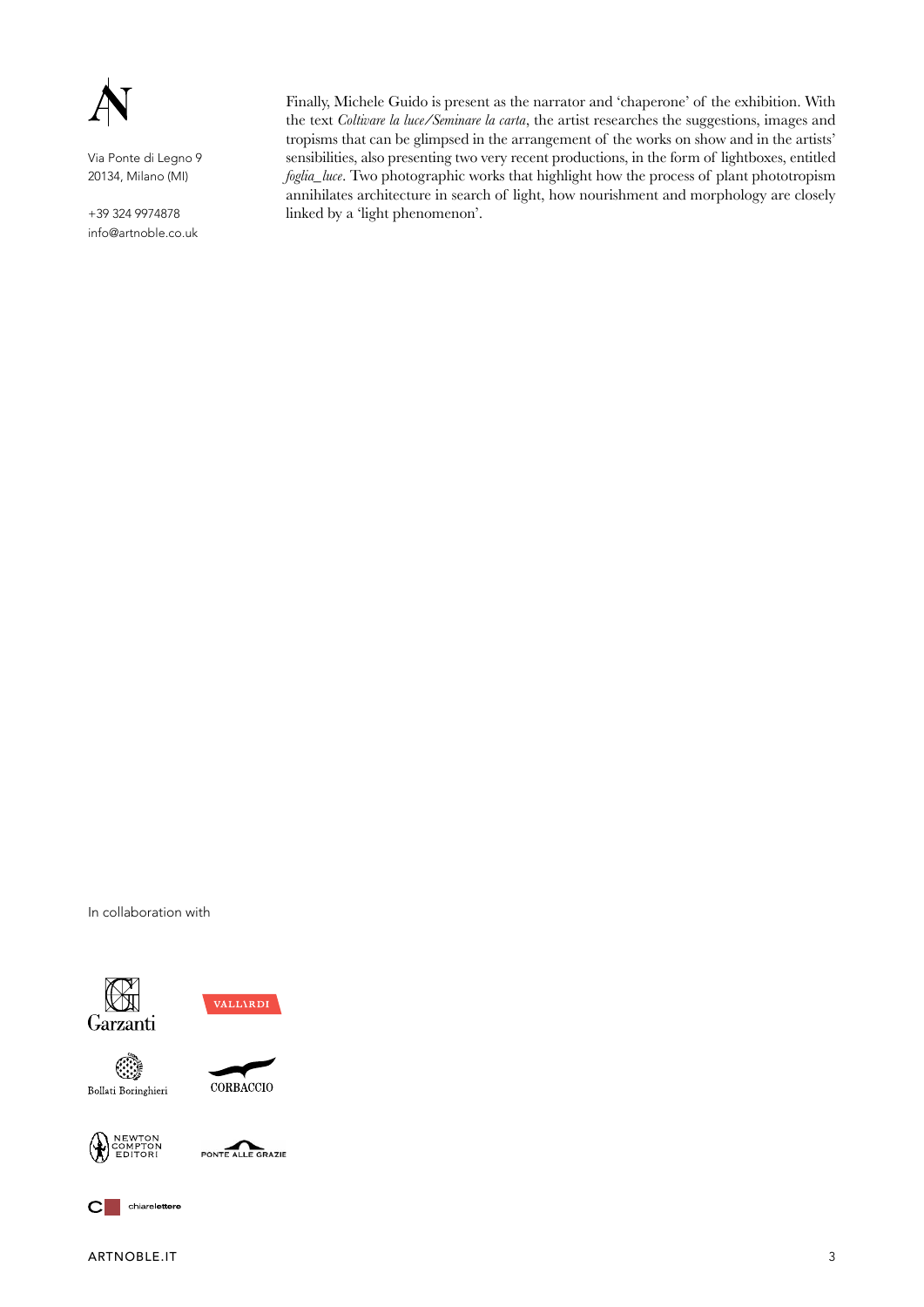

+39 324 9974878 info@artnoble.co.uk

## ARTISTS' BIOGRAPHIES

### Giovanni Chiamenti

Born in 1992, Giovanni Chiamenti is an Italian artist whose research commences with observing and listening to the landscape. One of his aims is to explore the relationship between man and nature by creating a perceptive imbalance, altering the point of view. Chiamenti has been exhibited in several group shows in Italy and abroad including Palazzina dei Bagni Misteriosi (Milan, IT), Atelier 34zèro Muzeum (Brussels, BE), Galleria Daniele Agostini (Lugano, CH), Galería Fran Reus (Palma de Mallorca, ES). Selected residencies include: in 2018 at the School Of Visual Arts in New York and among the finalists of the Premio Francesco Fabbri for Contemporary Arts. In 2019, Chiamenti was in residency at VIR viafarini-in-residence (Milan), VIAINDUSTRIAE (Foligno) and The Blank Contemporary Art (Bergamo) and concluded the year with his first solo exhibition at spazioSERRA (Milan). In 2020 he was ex aequo winner of the COMBAT Prize in the Video section, whereas in 2021 he is among the finalists of Exibart Prize and has his solo exhibition at Galleria Marrocco in Naples.

### Simon Nicasz-Dean

Born in 1992, Simon Nicasz-Deans a Spanish-born British artist. Simon graduated with a degree in Architecture from Kingston University in London. He is the recipient of the Royal Institute of British Architects' President's Medal - one of the most prestigious international awards in architecture - as well as the Royal Academy of Arts British Institution Award for his project Flow, 1944. In 2015, Flow was also included in the Royal Academy of Arts Summer Exhibition in London. Nicasz-Dean currently lives and works in London, where he is attending a Master's course at The Royal Drawing school and is working on a series of prints, paintings and relief works that capture the radiant mobility of time.

### Katherine Jones

Born in 1979, Katherine Jones is a British artist currently in residence at the Rabley Drawing Centre, Whiltshire, following a residency at Eton College. She has also received numerous awards, including the London Original Print Fair Prize at the Royal Academy Summer Exhibition in 2014 and The Printmaking Today prize at the Royal Society of Painter-Printmakers. Her work is held in the V&A's print and drawing collection, the V&A National Art library, Yale University Library, the House of Lords and in public collections around the world. Jones works by combining the traditional forms of intaglio and relief printing, with the aim of producing distinctive images somewhere between watercolour and digital marks. Drawing from the migratory influx of plant species through the voyages of discovery of the early 18th century, this new series of prints builds on previous works depicting protective and fragile environments.

## Michele Guido

Born in 1976, Michele Guido moved to Milan in 1997 and graduated from Brera Accademy of the Arts. He subsequently earned a master's degree in Landscape Design, and was selected during his studies for the Centro T.A.M. residency with Eliseo Mattiacci. Throughout his career Guido has exhibited in public and private venues, including Museo MACTE, Termoli (2021), Museo della Ceramica Savona (2020), PAV Parco Arte Vivente, Turin for "resistenza/resilienza" (2019), Palazzo Oneto, Palermo, Manifesta12 collateral with "ceiba garden project"  $(2018)$ , Palazzo Borromeo, Milan with "play in the garden" (2018), Fondazione Merz, Turin with "pulsar\_2017" for Meteorite in Giardino 10 (2017), ZonaMacoSur, Mexico City (2016), Lia Rumma Gallery, Naples for "senza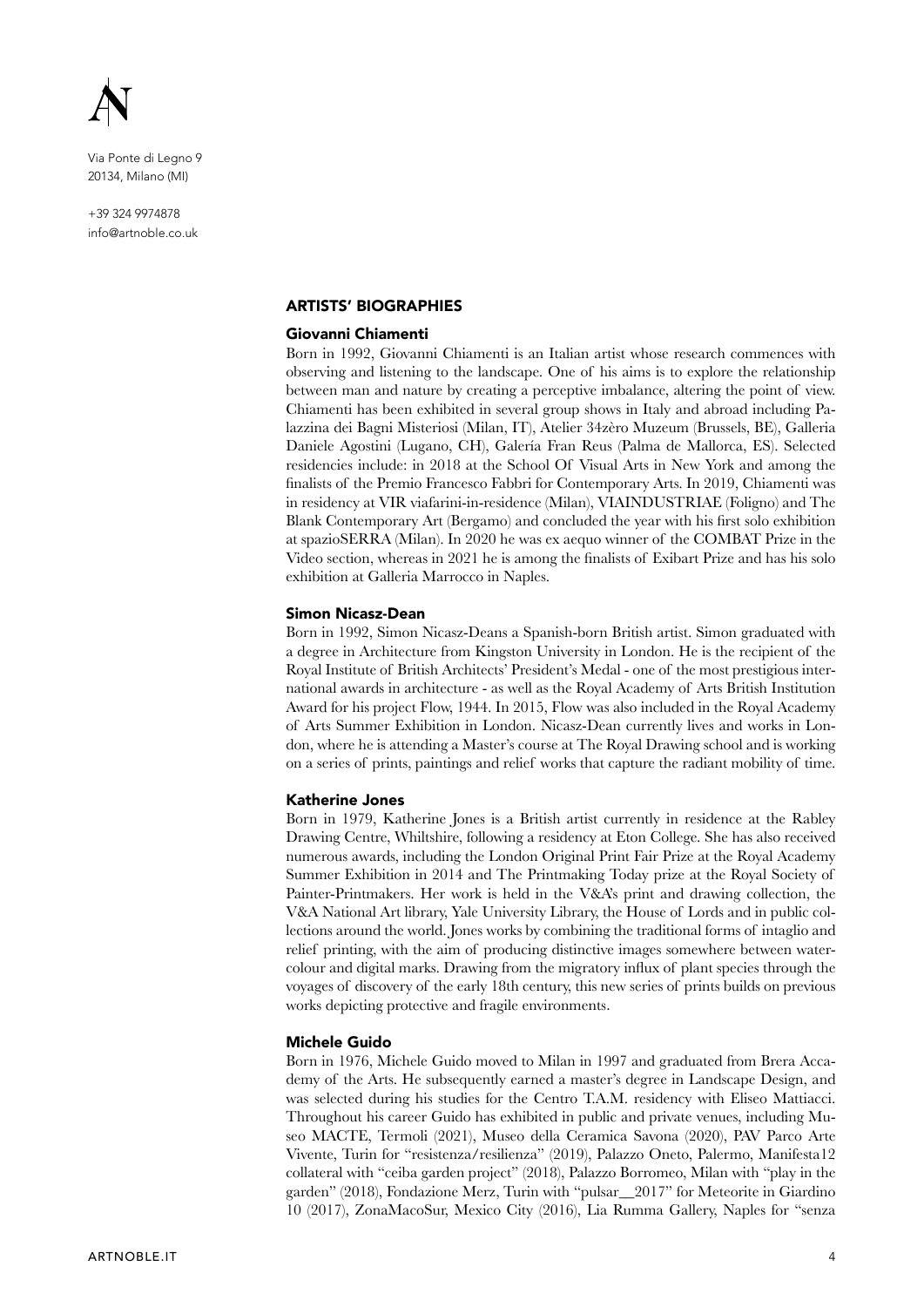

+39 324 9974878 info@artnoble.co.uk titolo" (2013), Fondazione Plart, Naples for "Botanica" (2011), Accademia di San Luca, Rome for "Segnare/Disegnare" (2009), Museo della Permanente, Milan (1999, 2001, 2011). A brief selection of residencies include: Grand Tour en Italie  $(2018)$ , Manifesta 12 collateral, Umana Natura with H. Nagasawa (2012), Made in Filandia in (2011). Guido is currently a resident artist at Casa degli Artisti in Milan.

## Giulia Mangoni

Born in 1991, Giulia Mangoni is an Italo-brasilian artist who grew up between Italy, Brazil and England. She has a Foundation Degree in Art & Design from Falmouth University of the Arts  $(2011)$ , a bachelor's degree in Painting from the City & Guilds of London Art School (2014), where she received the Skinner Connard's Travel Prize and the Chadwick Healey Prize for Painting, and an MFA from the SVA Art Practice programme in New York City, (2019). Mangoni has participated in numerous exhibitions internationally and in Italy, including From the Island of Liri, a solo exhibition curated by Juliana Leandra,: Dreambox Lab, New York and a solo exhibition in Rio de Janeiro entitled Telas, Panos e Papéis, 2019. She was part of the latest CASTRO Projects fellowship programme, receiving the Scovaventi Italian Fellowship for 2020. In 2021 Mangoni's work was included in groups exhibitions at Monitor Gallery in Rome and APalazzo Gallery in Brescia and had her first solo exhibition with ArtNoble gallery in Mialno. Her work questions the traditions of linear narration in favour of more complex and fluid systems. By creating interventions orchestrated through the lens of painting, she is interested in deconstructing notions of memory and identity.

## Edoardo Manzoni

Born in 1993, Edoardo Manzoni is an Italian artist that lives and works in Milano. His research stems from the rural context in which he grew up and which has always influenced his work. The rural world and the imagery linked to it have stimulated his interest in the relationship between the natural and the artificial, the human and the animal. Manzoni has been exhibited in various contexts, including: StateOf, Milan; Fondazione Antonio Ratti, Como; La Triennale, Milan; Sonnenstube, Lugano; Fondazione Pini, Milan; PAV, Turin; Careof, Milan; Luogo\_e, Bergamo; Spazio Menouno, Treviglio. In 2016 he founded the collective DITTO, with which he has exhibited in locations ranging from Macau, China, to Villa Farinacci, Rome; Current, Milan; Museo Archeolgico Paolo Giovio, Como. Since 2017 he is part of Altalena, an independent research project.

### Silvia Mariotti

Born in 1980, Silvia Mariotti is an Italian artist who focuses on photography and installation. In 2013 she won the first prize, in the photography category, of the Premio Celeste. In 2016 she is a finalist at the IX edition of the Talent Prize in Rome and in the same year she participates in the FAAP artistic residency program in Sao Paulo, Brazil. In 2019 she is a finalist in the Rotary Club of Asolo prize. She exhibits in several galleries and public spaces in Italy and abroad, including the Museum of Contemporary Art in Lissone, the Civic Museum of Recanati, the Civic Gallery of Pirano (SLO), the Lutetia Building -FAAP in Sao Paulo (BR) and at the Palazzo Ducale in Urbino. In 2019 she wins the Level  $\Omega$  prize with GNAM in Rome as part of Art Verona, while in 2020 she publishes her artist book *De uma estrala à outra* published by Boite Edition.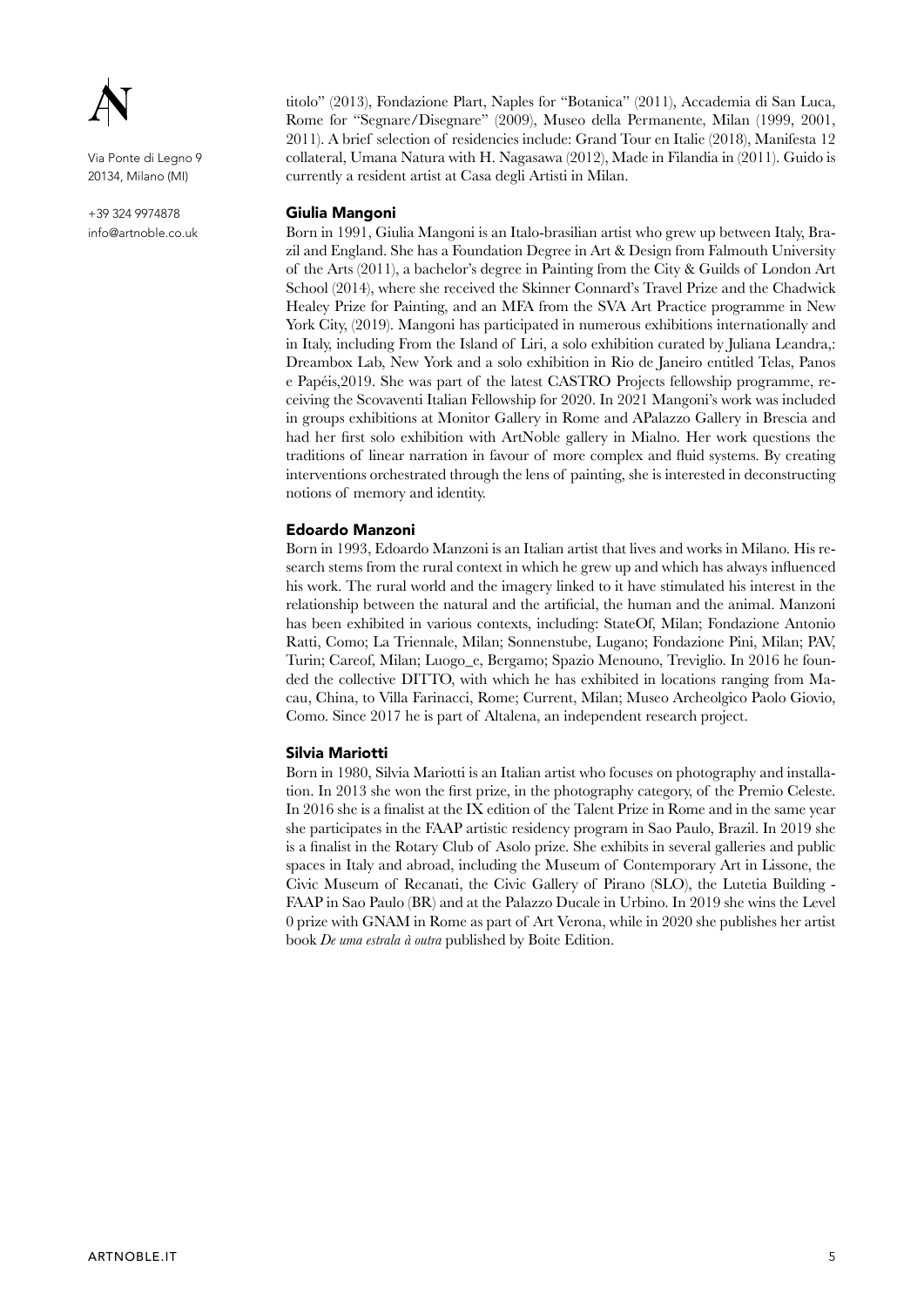

+39 324 9974878 info@artnoble.co.uk

## ZEITGEBER (DONATORE DI TEMPO)

Text by Michele Guido

The sun is our clock by excellence: apart from helping regulate biological rhythms, it is only through the projection of its light, mainly due to its shadows, that we have been able to mechanically scan and organise our time. Tracing seasonal rhythms, marking the positions of our great star in relation to us. The same sun that before the Copernican re volution was a point that, like so many others, revolved around us, motionless like plants, sessile, at the centre of the universe, in our finite space. But in motion, in search of light, where food, energy, life, is nothing but a matter of light.

Ever since the centre of the solar system has been fixed elsewhere in respect to our planet, at a fixed point in cosmic space, in the sun, the whole universe started moving. Earth has moved, and at the same time humans, plants, human history and the history of nature have also moved. We began to discover other humans, other cultures, other plants, both in the West and in the East, also moving that other fixed point in history which was the Mediterranean. Because, to give you an example, what we call 'Mediterranean flora' is not all native flora. Quite the contrary: it is allochthonous plants, exported from all over the world and relocated in those temperate areas with Mediterranean climate, plants that have managed to become spontaneous much better than we have been able to do. In retrospect, the Mediterranean flora is as such. Like a planetarium, which collects, orders and positions stars and planets in an overall view, a galaxy or the infinite universe, these spaces are the result of the projections of hundreds of worlds in a single place.

Of course, a plant is more or less that same plant anywhere on the planet and in the universe. But what is important is that human cultures were created around plants. Knowing this, we can easily say that the history of nature and the history of man coincide, as well as that "The animal body is a part of the world, we are made of the world, we are made of stardust, we are made of the body of which all things in the world are made and we are the evolution of the very first cell to appear on the planet"  $\cdot$ .

"We are made of the world" and at the same time "we have the world" because we began to represent the world through the sign, and only thanks to this could we think as "the production of thought that is generated by the invention of a new form" placing it "at the origin of new work" <sup>2</sup>. In the beginning was the image:  $\frac{3}{3}$  from the Caves of Lascaux to Trajan's Column, from the Sumerian tablets to the papyri, from the Divine Comedy to the audiobook. Thus a formal visual language and a verbal sound language were created.

It is in this sense that it can be said with Klee that "the artist is man, he himself is nature, a fragment of nature in the domain of nature"  $4$ .

And it is through this capacity for representation, the use of signs that is internal to nature itself, that language and image not only produce, but reproduce the world, producing history and memory, and therefore knowledge. But it is also true that there are different kinds of knowledge, not all of which relate to history as we understand it, and indeed re Late to different times. For example, a 'little knowledge is not to be compared to [a] great knowledge; neither short life to long life. How do you know that this is so? The mushroom that lives only one morning does not know the duration between morning and evening; the cicada that lives only one season does not know the succession of spring and autumn. These are examples of short lives. In the remotest antiquity there was a great cedar tree for which spring lasted eight thousand years and autumn eight thousand years. This is an example of a long life."<sup>5</sup>

We can say that these cycles of time, though all different between them, are marked by light, the same light used today to measure planetary distances and explore infinite spa-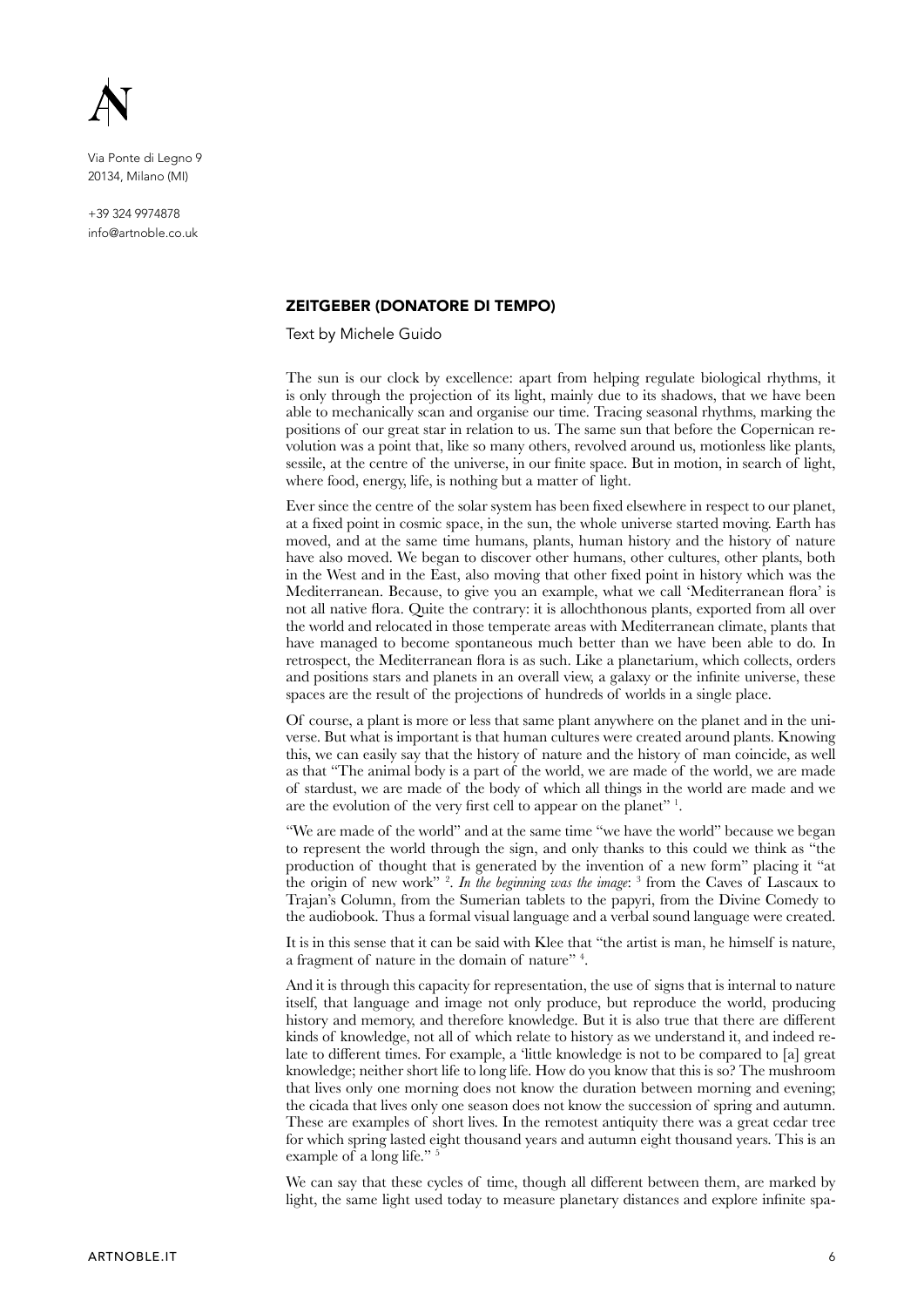

+39 324 9974878 info@artnoble.co.uk  $K$ -time. In the cosmos a perennial spectacle takes place, staging light, plants, breath, space, image, emptiness, word, silence. But it is light that moves the machine of the universe to trigger the process of cultivation, to sow the spaces, to sow the paper and to sow the memory, until evolution itself is set in motion.

Yes, because it is enough to think of that luminous process that, thanks to plants, creates in us that performance that is respiration and that binds us symbiotically to plants. The same biorhythm governed by day and night, by the sun that exposes and casts its shadow on Earth, activates both plants fed by the sun and diurnal animals, predators, and also plants able to live with scarce light sources and animals that prey at night. We feed on light, on the life-light of others, and follow the rhythm of time inscribed in light, the constraint between day and night.

It was only when homo sapiens realised that he could cultivate or breed that everything changed, making domestication one of the most important turning points in the history of mankind.<sup>6</sup> With the cultivation of plants, architecture also became more stable and lasting, culminating in cities. There is a suggestion that relates precisely to the "ideal city" of the Renaissance, where the natural, wild space is completely replaced and humanised by an infinite stone pavement: this is the apex of the control of space, of the domestication of the other.

In any case, the relationship between man and nature remains the puzzle of all contemporary times, especially today, faced with a vertiginous population growth that is not homogeneous on the planet and global warming.

Agriculture creates a symbiosis between animal and plant species in a 'natural habitat' that has to be 'controlled and supported by humans through cultivation', making it difficult for many domesticated species to live independently, autonomously: it is a "link" between us and the plant world [which] is testified to mythically by the endless metamorphoses of human beings into flowers or plants  $[\dots]$  or by the miraculous fertilisations of women or nymphs who swallow a seed or a fruit or a flower to obtain fertility, to generate another being, such as the myth of Attis whose mother was fertilised by a pomegranate".<sup>7</sup>

Thus begins our journey through the "luminous rhythm" of the exhibition, with the nymph Marica, who seems to regenerate and multiply herself in order to flow over the bed of a river. We are in the Liri valley, known in the nineteenth century for its papermaking industries.<sup>8</sup> As often was the case in the past, the town of Isola del Liri also developed along the course of the river from which it took its name, and at the top of the San Sebastiano hill a circular brick tower was built from the same earth as the place, dedicated to the nymph Marica, protector of fresh waters. The sculptures included in the exhibition are also made of earth and rest on images that tell the story of the nymph Marica. I am thinking of the sibyls of the Chymica Vannus (Amsterdam  $1666$ ) represented in the act of writing words in the ground; a significant image, which makes us reflect on that passage between the woman who fertilises the earth through the furrow of the word, and the word written on the "sheet that is the earth's surface", which consequentially becomes history. Culture can be sown in the furrow of the word; each seed is a vegetable organ that in the process of agricultural production is at two opposite ends, it is both the starting point as well as the end point.

And the nymphs made of earth that Giulia Mangoni proposes seem to be moulded by the waters from which they emerge, like a fertile procession. Like the sap that Apollo, through the touch of his hand, felt flowing under Daphne's bark: "From fleeing running water, like molten lead, it becomes a plant, or rather air, since every tree with a vast foliage is a symbol of air".<sup>9</sup> The link between the nymphs and the vegetable kingdom is very strong: the incense plant in Greek mythology is said to have been born from a nymph, the lime tree is said to have been born from Filira's metamorphosis, etc, etc.

Before entering Simon Nicasz-Dean's "rows", we find Giovanni Chiamenti's Ninphacea Cholorotica, a work inspired by the water lily, which the Greeks also believed to be a nymph transformed into a plant. It is installed in the peripheral part of the gallery, in secrecy and shyness, as symbolised by its origin in the language of flowers. Here, too, we are moving around the Greek myth, but in this case the colour of the raku and its form lead us to discover other worlds that are less connected to light and precisely because of the chastity of its flower, but above all because of the relationship between form and content that is so dear to Giovanni.

In his last exhibitions, in fact, he had touched on concepts of sacredness and ritual, reflecting "on the loss of the sacred vision of nature  $\frac{100}{2}$  by creating "a series of clay models with clear references to sacred architecture".<sup>11</sup> This time, Chiamenti does not offer us "a hymn to the sacredness of nature" - as he had also done in spazioSERRA with the "ce-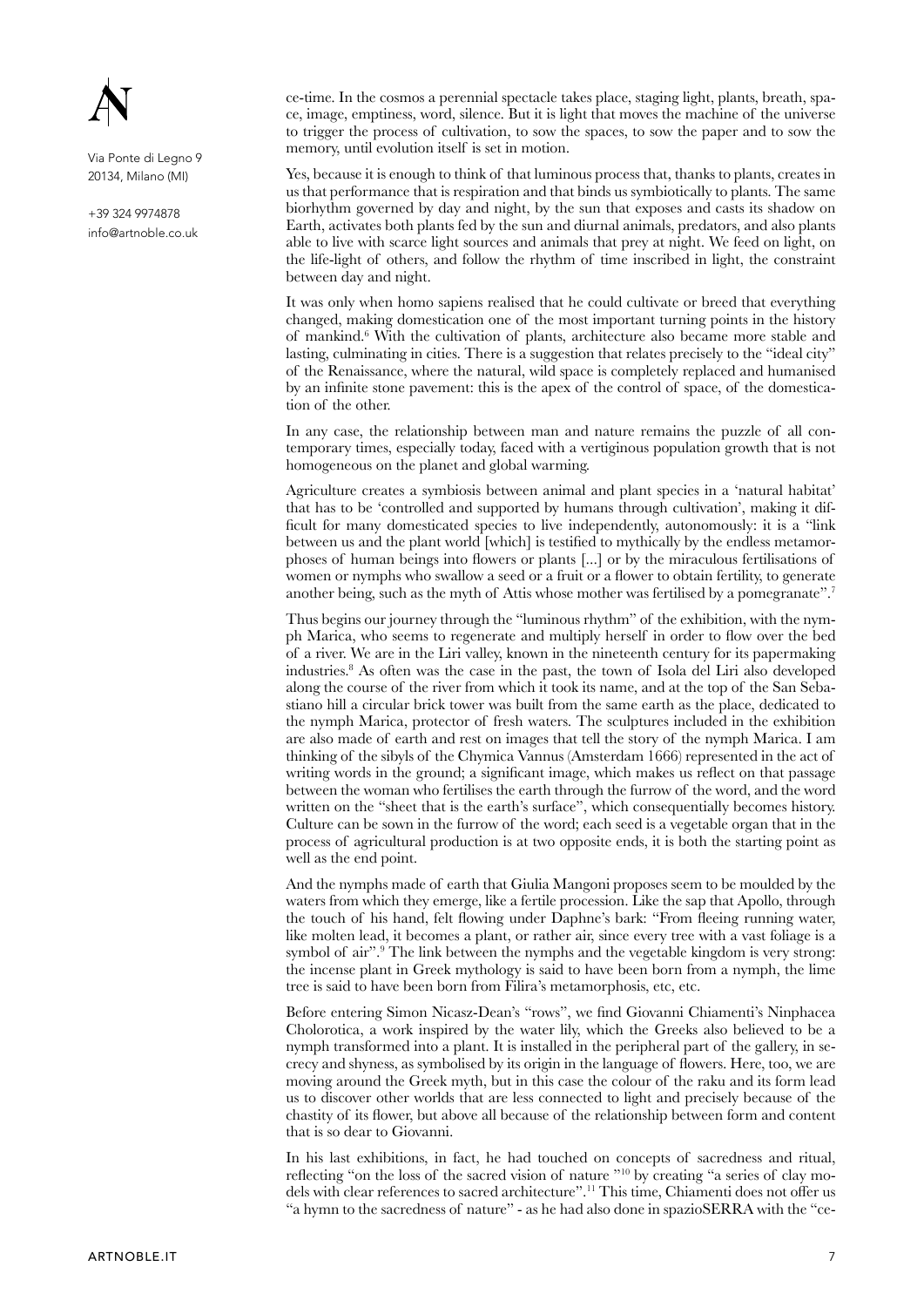

+39 324 9974878 info@artnoble.co.uk remony of the mysteries", the octagonal-based environment that in Christian architecture symbolises the eighth day, that of eternity - rather a simple leaf tied to the Cholorotic water lily rather than a temple dedicated to it, a leaf that refers to the curious processes of Elysia Chlorotica: a water snail that not only has the shape of a leaf, but also feeds on  $I$  light. An animal that, by feeding on chloroplasts, is also able to activate a process of photosynthesis, imitating that substantial characteristic that distinguishes the plant kingdom.

The forms of camouflaging in nature are diverse and very interesting, and although they are also shared by plants - such as that ivy that changes the shape of its leaves according to the tree it climbs - it is a process that is more common in the animal kingdom, where it is accentuated thanks to the relationship between prey and predator, a subject that we will also see develop in the course of the exhibition.

Giovanni's installation occupies the external space of the gallery, transforming it into a sort of greenhouse/lemon house, where we find various ceramics with shapes originating from an imaginary world that starts with the pokemon Oddish and reaches as far as the Vegetable Lamb of Tartary. Sculptures that, having an empty interior, assume both the role of vectors for the liquid flows coming from the brass tubes and the role of containers. They look like large tubers from which, ideally, the earth around them has been remo ved to reveal forms of a strange organism halfway between the vegetable and animal kingdoms. It reminds me of Giuseppe Fiorelli, who poured plaster into the lava voids and brought to light the shapes and forms of bodies from  $2000$  years ago. So Giovanni, between fullness and emptiness, extirpates his sculptures from the earth.

As in Chimera, we often find synthetic materials in Giovanni Chiamenti's work. At first we think we are looking at a technical sculpture, entirely shaped by numerically controlled machines. But if we look carefully at the two 'roots' that act as a support, we immediately realise that they are hand-crafted with the intention of imitating on the one hand that system of mechanical stratigraphy, and on the other the dendrochronology given by their circles. Similarly, even the plexiglass plate seems to reproduce a sort of scientific mapping, but it is instead an image of a pond taken in Salinas Grandes (Argentina) and processed by a program capable of transforming two-dimensional images into three-dimensional ones, without using real volumetry but chromatic intensity, so that the numerically controlled machine engaged in excavating the plate finds itself using data that do not correspond to the real mapping of the lake, playing with the assumptions of technical validity.

From Giulia Mangoni and Giovanni Chiamenti's verticality we move on to the horizontal line of Simon Nicasz-Dean, who cultivates the paper as if it were a plain of earth. Clods of colour, images and memories of a space involving domestic interiors and apocalyptic exteriors emerge from the furrows traced on the paper. These parallel and regular grooves generate different worlds, like leaves that have the same internal structure and a varied external shape.

They are monotypes made from glass plates that in some cases are charged with intensity and in others the same matrix is used to 'impress' several sheets; by doing so, black yields to white, but the image takes on a dark vision and we should imagine it as coming from a negative film that has received little light. The action that generates the monotype, the adhesion of the sheet to the glass matrix, to make it capture the necessary ink, imprints on each page a 'geological' stratigraphy, involving both the personal history, familial, and that of the material. An idea that reflects "on the flow of waste and ruins that are constantly absorbed by the soil, a perpetual source emanating from the earth; not only the stones of the ruins, but also the fresh flows of raw material". We imagine the soil as an immense sieve that absorbs parts of matter, carries them into the earth's core and ejects them from volcanoes in the form of humus, regenerative and full of life. These 'clods' of ink that Simon cultivates on each work are both selection and transformation of matter, a metamorphic history imprinted on paper.

In a recent interview, Katherine Jones tells us that 'our eyelids close to protect our eyes from sunlight'. From the moment we are born, our eyesight matures over time precisely because we have open eyes: we raise our eyelids to receive light, we close pour eyes unlike other animals - to define depth, measure space and learn about it. The evelid is therefore a threshold, an element of protection and passage, of defence against glare, and it is precisely this subtle limit which separates safety from danger that Katherine's work focuses on. The works iexhibited are the result of a series of drawings that are made to settle in the studio and then selected at the right moment, on which she then intervenes with free and fast gestures, engraving the plates with dry point tools. The process of the works takes place within a protected environment, of selection: a habitat, an artificial incubator just like that of botanical gardens, zoos, aquariums, a space that reproduces the characteristics of an environment of origin. It is also a question of survival, capacity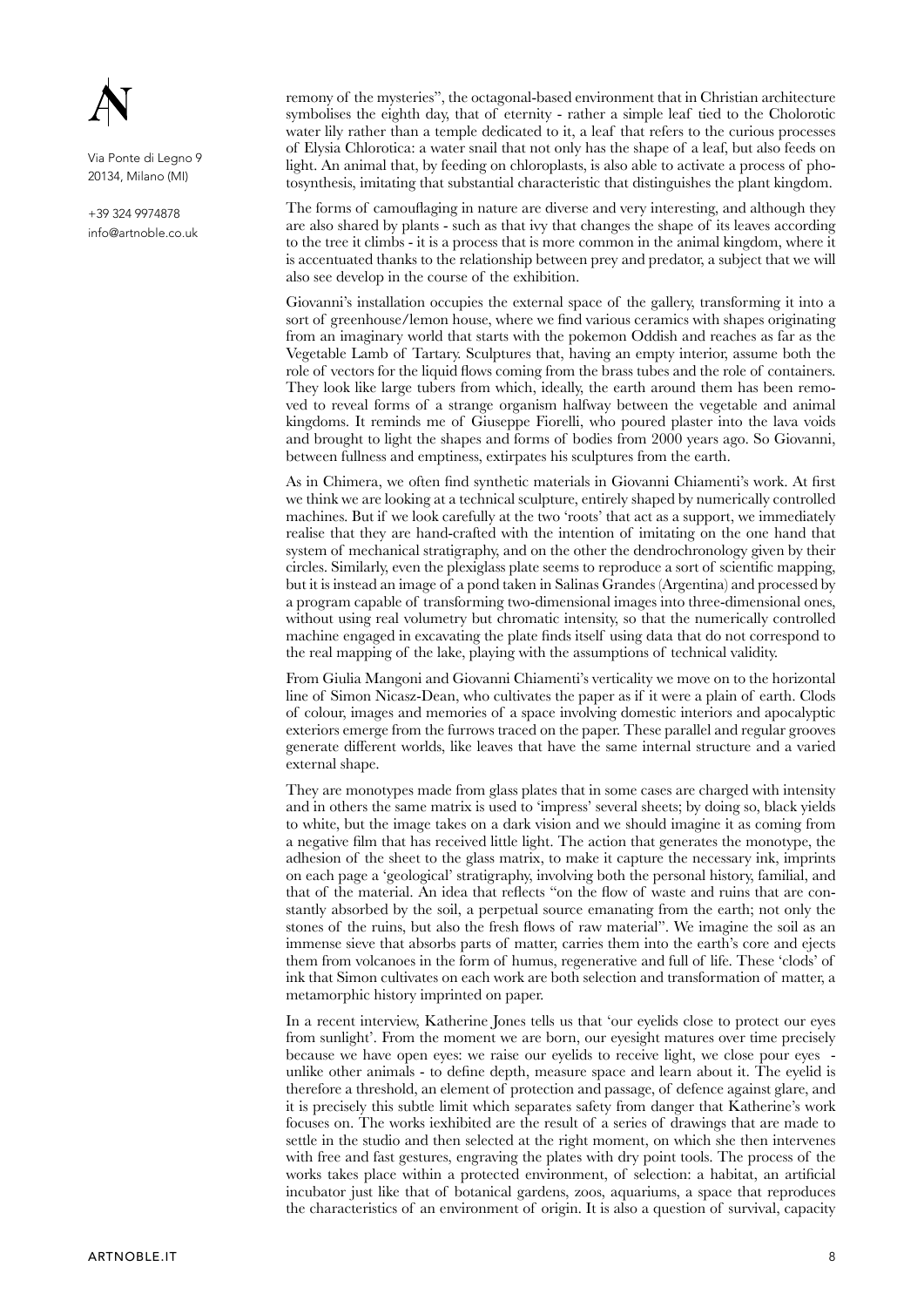

+39 324 9974878 info@artnoble.co.uk and instinct, which the domestication of nature and living beings other than man has progressively undermined.

On the other hand, the concept of protection has also developed over time in the fruits of cultivated plants, which, unlike wild plants, do not disperse their seeds in their environment, as might be the case for example with the squirting watermelon, which creates a pneumatic pressure in its fruits, so that when it is ripe it projects its seeds into space at a speed of up to ten metres per second. The tomato, the melon, the pumpkin, are fruits that contain seeds but do not disperse them, just like the protective environments that Katherine Jones presents to us in these works on paper.

Fruit-container and space-container have developed around cultivation and human needs.

The area we are crossing, between the protective environments proposed by Katherine Jones, the spaces between domestic interior and post-apocalyptic landscape by Simon Dean, and the traps of Edoardo Manzoni, revolves precisely around this boundary: freedom-captivity, security-danger, inside-outside.

It is in that crack between the domestic and the wild that Edoardo Manzoni enters, and he does so by presenting us with traps that do not blend into the environment. They lose their function of "bait", looking more like enormous 15th-century jewels made of poor materials, the same ones used to hunt wild animals. By subtracting the idea of trap, of macabre surprise, Edoardo reflects on two aspects that are central to all his work: desire and beauty, as if to say that in order to be desired, one must first know how to distinguish oneself.

One of the works in the exhibition, Colpo di Vento (Argo Maggiore), deals directly with these themes, taking up the courtship rituals, typical of sexual dimorphism, which allow the male to show off during springtime by changing their plumage with extraordinary colours and shapes. In this case, it is the Argo Major that opens its tail like a large fan, in a sort of parade to attract the female. It is like clothing for the human being: it becomes a means of communication. And this is only one example, because we could think of the gardener bird, which sets up a veritable exhibition full of colourful objects as a means of attraction, or the peregrine falcon that presents its prey as a trophy, during spectacular aerial acrobatics, in order to become the prey of the female who chooses him for life.

One can be prey and predator for different purposes: to survive by preying, and it is a question of strength, or for the continuation of the species, and then it is a question of aesthetics. And often, in both cases, the modes of violence and seduction coincide.

As Emanuele Coccia teaches us: the whole Gaia system revolves around the relationship between what is beautiful and what is desired: each female chooses through her own taste; the result is a planet that has been shaped over time by this process.

We can therefore say that if beauty is what is desired, prey and trophy are also linked to the concept of beauty!

As we continue our journey, we find Scena 6, also by Edoardo, on the right-hand side. An enlarged reproduction of a hunting scene - taken from the Encyclopaedia of Hunting - in which we only see one of the animals in the scene: the victim or the trophy! Neither man nor dog are present, the latter has been removed from the image, and we only perceive part of the silhouette. However, I would like to focus on the first work in this cycle. Scena 1, in which there is always a daytime exterior, the vegetable kingdom, the animal kingdom, the hunt is always staged, but nothing happens. The main actors are missing here, all the animals are missing! We are faced with one of those works that speak to us of subtraction, absence and desire.

Hidetoshi Nagasawa often said: "From the very beginning, I wanted to make a work of art, the most important part of which was what cannot be seen". In Piero della Francesca's Flagellation, everything is seen and nothing is known, the scene appears frozen in  $\Box$ space/time, but it is full of enigmas. As in Pistoletto's Oggetti in meno, which "are liberations", the "objects are not there"..

Edoardo's Scenes lack everything that concerns the act of hunting. In Scena 1 the dog is supposed to be the instrument to track down the prev, in Scena  $\vec{6}$  to bring it back, the so-called retriever dog, but all this is missing in the scenes, it is a 'staging'. Falconry is an example of this 'concert': man is on horseback with the falcon on his glove, the dog searches for prey, the falcon is released, the prey flies and the falcon works to capture it by deciding autonomously the timing of action. It is a 'concert' of animals trained by a human to achieve a goal: hunting...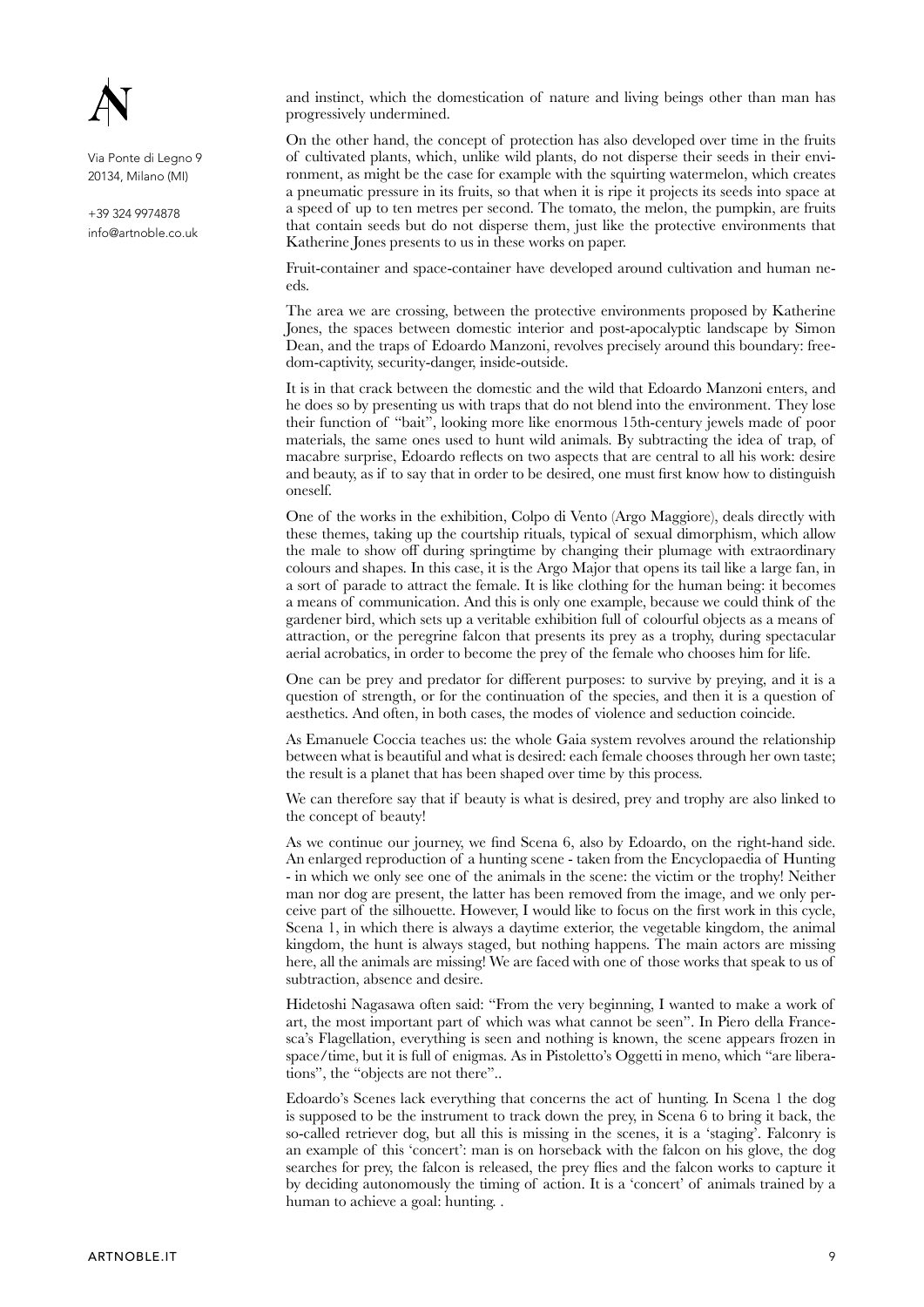

+39 324 9974878 info@artnoble.co.uk But by removing the dog, there is no more scene. The dog is the element that activates the whole engine for the hunting scene. The dog does not know how to hunt, it does not act alone as a falcon or a cat might do. The dog is the instrument animated by man; it is the mobile prosthesis that stands between prey and weapon. Being the most faithful, it lends man scent and camouflage because man has not developed them to this extent. We are still analysing two figures that do not know how to hunt!

This is why there are also escape strategies, well present in the plant kingdom which, being sessile and therefore well rooted in the ground, cannot escape and has therefore evolved to defend itself. It uses some strategies in common with the animal kingdom such as the "honest signal", a way of showing predators that it has strong energy charges. An example of this would be the gazelle, which at the sight of the lion does not flee, but starts jumping as high as it can to show its individual strength compared to the rest of the group. Deciduous plants change the colour of their leaves in autumn to differentiate themselves from other trees, thus showing their superiority to the insects that might attack them at one of the most delicate times of the year.

But man without tecnicity is alone in the face of prey and is forced to flee for his life, when he succeeds. From predator he becomes prey, as Val Plumwood explains, who, attacked and wounded by a crocodile, reflects for the rest of his life on how man, who is an animal, can also be preyed upon.

Perhaps for this reason, man is only a fully-fledged hunter when he holds a weapon, and ends up behaving more like a cat, when he carries the trophy home rather than the man who had to invent the tool for survival-related hunting. In fact, today hunting is considered a sport. I would say an adult child 'playing' with firearms; Fleur Jaeggy would have called it 'a vice'! In The Finger in the Mouth, he tells us that all the habits one had as a child turn into vices in adulthood..

Finally, Silvia Mariotti's work seems to be a shadow cast by the lights of the planet-exhibition because it contains everything: natural and artificial, domestic and wild, myth and history, before and after, twilight and dawn, body and air.

"When, in addition to the figure, I can trace the atmosphere in which it is immersed, the colour that animates it, the perspective that supports it, the feeling that makes it beat, then I will make casts, as so many have done for years..." This is what Medardo Rosso answered when asked: "Why not simply trace?".

In Volume Notturno "the atmosphere seems to magnify the bodies that lose light" or perhaps those that will gain light? That atmosphere in which we are immersed inside and outside our bodies here takes on volume, acquires gravity, is brought down to earth and becomes a finite point around which the viewer revolves, as if it were a satellite within a spiral galaxy. Much of what is present in our solar system develops in the shape of the spiral, the plants themselves are contained in it in their vertical growth, phyllotaxis, etc.; most likely everything is related to gravitational force. Throughout the exhibition, the sun has been our fixed point, but here it is a nocturnal volume that is fixed. It seems to be the solidification of a portion of space, that volume that the wall "in Giotto's blue" has always provided in the history of art, a volume to the spatialisms in the cosmic void.

The air created by the plant kingdom becomes volume here and takes on the characteristics of a plant: both are still and rooted by gravity. But is the plant a work of art?! Just as a plant remains a work of art even when it is pruned, so a work of art of antiquity without a head and without limbs always remains a work of art, even if it no longer has a known author! Nike is always Nike just as a Ginkgo Biloba is always a Ginkgo Biloba anywhere in the universe.

Leaning against the wall, we see a series of plants that have come to be known in the household as 'house plants' simply because they live very well indoors, even if there is little light. This is not, of course, an adaptation to our architecture. They already lived in the shadows of other plants in their place of origin and have adapted to this. Between the plants, on the wall, there are two photographic works from the Boutade series, which pre sent us with a living nature recreated in the space of the artist's studio, with the intention of stimulating the memory of a tropical landscape, imprinted in her memory from recent trips to Brazil. The atmosphere becomes a Volume Notturno (Nocturnal Volume) and the light of the photos becomes pictorial matter because the colour deposited on the paper by the heads of a plotter is much closer to the practice of painting or sculpture than to that of photography. The photographic process is given by a latent image of light, which is only revealed with photographic development. The plotter, proceeding rather by glazing, adds colour matter to the paper. And the image that is deposited on the paper is not in the paper, but in the colour, in the material. Silvia's photos raise questions about what reality